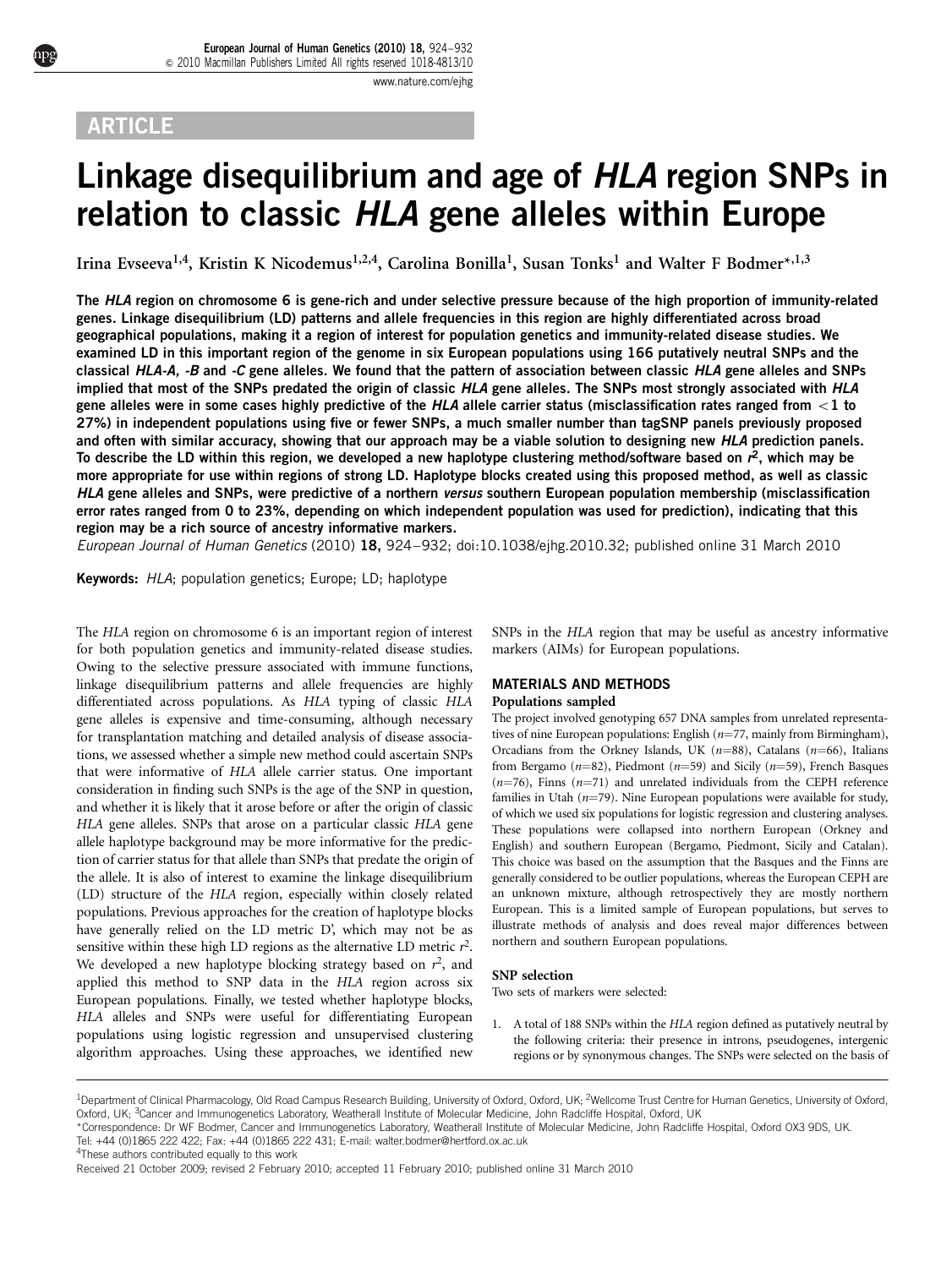their chromosome position to provide, as far as possible, an even distribution across the 3.9 Mb HLA region (chromosome 6, 29587512– 33516520, National Center for Biotechnology Information, Build 36.3) at an average density of 1 SNP per 18 kb. In addition, extra SNPs were chosen to cover areas around presumed recombination hotspots.<sup>[1](#page-7-0)</sup> Only SNPs with minor allele frequency reported on NCBI as being greater than 0.05 were included.

2. A total of 78 SNPs in exons 2 and 3 of the HLA-A, B and C genes providing a low-to-medium resolution HLA Class I allele typing with a total of 69 alleles (locus  $A - 18$ ,  $B - 31$  and  $C - 20$ ), all with frequencies greater than 0.05 in Caucasians in the Allele\*Frequencies in World Populations Database [\(http://www.allelefrequencies.net\)](http://www.allelefrequencies.net).

# Genotyping

A total of 35 SNPs were successfully genotyped in house using ARMS-PCR (amplification refractory mutation system) with KCl buffer and 15 ng of DNA in a  $6.5 \mu$ l PCR reaction. Detection of the product was carried out using AMDI (alkaline-mediated differential interaction). In all, 153 SNPs were typed by the Centre National de Genotypage (Ivry, France), using a customised Illumina Beadarray Platform.[2](#page-7-0) Of these, 131 gave successful results and were included in the analysis, resulting in a total of 166 SNPs. HLA class I allele typing was carried out based on the 12th International Histocompatibility Workshop Protocol.<sup>3</sup> The 78 'diagnostic' SNPs were typed by ARMS-PCR with  $MgCl<sub>2</sub>$ buffer and 15 ng of DNA in 6.5  $\mu$ l PCR reaction, followed by AMDI detection.<sup>4</sup> All typing results were checked for Hardy–Weinberg equilibrium using a cutoff P-value of 0.05 to exclude abberrant results. Internal quality control with 94 duplicates gave 100% concordance. A total of 14 individuals had five or more missing genotypes and were removed from further analysis, thus the available N was 643.

# Statistical methods

Prediction of classic HLA alleles by SNPs. We tested whether the 166 SNPs predicted individual classic HLA-A, B and C gene alleles by deriving a binary variable for each HLA allele and each SNP. The binary variable represented the presence or absence of the haplotype or minor allele, respectively, in an individual: thus, if an individual carried the haplotype or minor allele, they were assigned a 1, otherwise a 0. We then used Fisher's exact test to test the  $2{\times}2$ associations between each SNP and HLA allele. We corrected for multiple testing using a Bonferroni correction for the total number of tests (166 SNPs  $\times$ 56 observed  $HLA$  alleles  $= 9296$  tests). We ranked pairwise associations between SNPs and HLA alleles by  $-\log_{10}(P\text{-value})$ , and, using all SNPs passing Bonferroni's correction, obtained counts of the number of SNPs in which minor alleles were present in HLA allele carriers and noncarriers. In addition, we formally tested whether these SNPs were able to predict HLA carrier status using a split-half cross-validation approach. We estimated a logistic regression model on the training set containing the five most strongly associated SNPs (with the exception of HLA-B\*44, which only had four SNPs in the Bonferronicorrected set) to predict HLA allele carrier status. We used only the top five most strongly associated SNPs instead of the full set because of multicollinearity. We then used the test set to predict the HLA allele carrier status. We validated the ability of this model built on the training data to predict the HLA allele carrier status using the independent CEPH population. The logistic regression model was of the following form:

$$
\ln\left(\frac{p}{(1-p)}\right) = \sum_{i=1}^{N} \beta_i x_i
$$

where the probability of carrying a particular HLA allele was the outcome to be predicted by the linear combination of  $x_i$  of N markers in the equation, which were binary coded as the presence or absence of the minor frequency allele carried by that individual. We then calculated the sensitivity (number of predicted carriers/number of true carriers) and specificity (number of predicted noncarriers/number of true noncarriers) of the test set; as the association between SNPs and HLA alleles was calculated using the full set of six populations, this may overestimate both sensitivity and specificity. We therefore also calculated the same quantities for the independent CEPH population.

r2blocks: a haplotype blocking algorithm based on  $r^2$ . We implemented a new algorithm to define correlated clusters or blocks of SNPs based on the LD metric  $r^2$  (r2blocks) and compared this algorithm with blocks defined by the programme Haploview,<sup>[5](#page-7-0)</sup> which are based on the evidence for historical recombination using D'[.6](#page-7-0) D' is less sensitive in tightly correlated LD regions than  $r^2$ . The clustering algorithm of r2blocks accepts genotype-level data or phased haplotypes as input and allows users to impute missing genotypes, set an  $r^2$  threshold for defining blocks and set a maximum number (M) of SNPs to skip that do not pass the threshold while continuing to build a block. Briefly, starting with the highest  $r^2$  value for all pairs of SNPs that are separated by the most M SNPs, it calculates pairwise  $r^2$  measures for all SNPs within M SNPs of the first pair and continues to grow the block in either direction as long as one pairwise  $r^2$  value within M SNPs of any SNP within the current block is above the threshold, omitting SNPs that do not pass the threshold (Figure 1). It then considers the next SNP within the block and all pairwise  $r^2$  values for SNPs within M SNPs, growing the block until no additional SNPs remain or until no additional SNPs pass the threshold value. We evaluated two threshold values for the creation of haplotype blocks:  $r^2 \ge 0.70$  and  $r^2 \ge 0.5$ with M set to 4. The blocking algorithm is implemented in a freely available contributed package r2blocks for the R statistical computing environment ([www.r-project.org\)](www.r-project.org).



Figure 1 Schematic of the r2blocks algorithm. HAPLOVIEW plot of pairwise  $r<sup>2</sup>$  values between a set of seven simulated SNPs; the block shading shows the strength of correlation. (a) Assuming a window size (M) of 4 and an  $r^2$  threshold of 0.70, the r2blocks algorithm begins with the highest pairwise LD value, here between SNPs 3 and 5, which are in perfect LD  $(r^2=1.0)$ . Starting with SNP 3, consider  $r^2$  values with SNPs 1, 2 and 4. Only SNP 1 passes the  $r^2$  threshold; add SNP 1 to the block. Discontinue growing the block to the left. Consider  $r^2$  values between SNP 5 and SNPs 4, 6 and 7 and add SNP 6. Move to SNP 6, consider  $r^2$  values between SNP 6 and 7, which is below the threshold. Terminate growing block to the right, creating block 1 of SNPs 1, 3, 5 and 6. Now consider  $r^2$  values between SNPs not assigned to blocks: SNPs 2, 4 and 7; none of the pairwise  $r^2$  values are above the threshold, hence the algorithm terminates, leaving these three SNPs as singletons. (b) The resulting haplotype block from (a).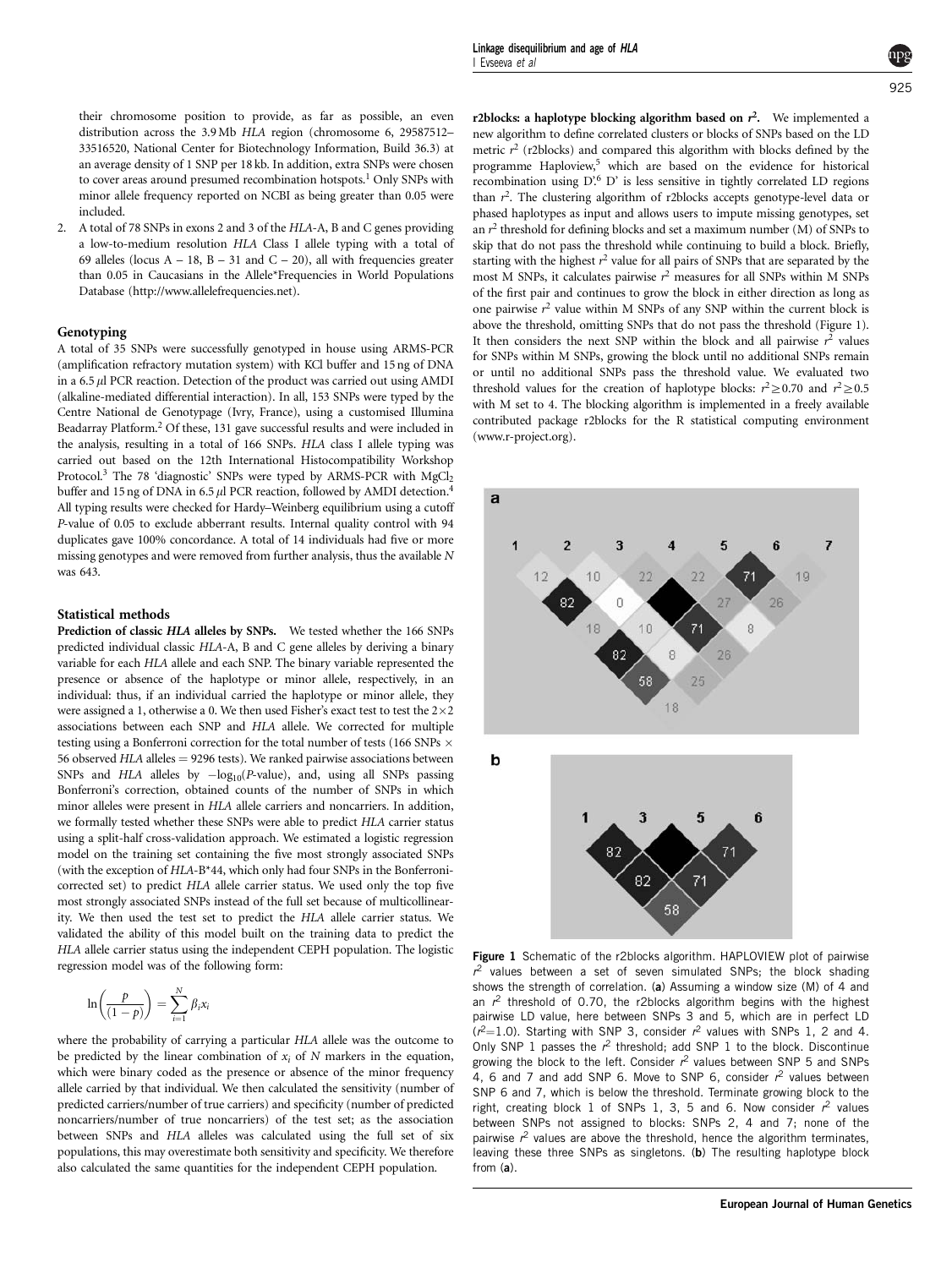<span id="page-2-0"></span>Population differentiation: HWE, F<sub>ST</sub>, association, prediction and clustering. As population differentiation can cause departures from the Hardy–Weinberg equilibrium (HWE), we tested for departures from HWE in the pooled population and in the northern and southern populations separately using Fisher's exact test.

We used Weir and Cockerham's<sup>7</sup> estimate of  $F_{ST}$  as implemented in the R package Geneland<sup>[8](#page-7-0)</sup> to assess genetic differentiation using the 166 SNPs and the top 20 SNPs, individual r2blocks blocks or two-locus HLA haplotypes that were most strongly associated with the north–south status. In addition, we calculated F<sub>ST</sub> for individual SNPs, r2blocks haplotype blocks, HLA alleles and HLA haplotypes. Three-locus HLA haplotypes were estimated using PHASE v.2.1.19-10 with parent-independent mutation; two-locus HLA haplotypes were derived from those estimates.

Allele- and genotype-based associations were tested between individual SNPs, r2blocks-defined haplotypes, HLA alleles and 2- and 3-locus HLA-A, B and C haplotypes, and the north–south status using  $\chi^2$  tests or Fisher's exact test, when appropriate. Allele-based tests tested the association between each allele and the north–south status (sample size  $= 2N$ ); genotype-based tests tested the number of minor alleles versus the north–south status (sample size  $=$  N). We set the *P*-value threshold to 0.05.

We ranked association tests between north–south status and SNPs, haplotype blocks and 2-loci HLA haplotypes by  $-\log_{10}(P\text{-value})$  and considered the top 20 most strongly associated predictors in a leave-one-population-out approach to validate predictive ability on an independent southern population. We could not carry out leave-one-out analyses with the northern set because of small sample size; instead, we used the CEPH sample for prediction. The logistic regression model used was as follows:

$$
\ln\left(\frac{p}{(1-p)}\right) = \sum_{i=1}^{N} \beta_i x_i
$$

where the probability of population membership is the outcome predicted by the linear combination of  $x_i$  of N markers/haplotypes in the equation, which are coded as the presence or absence of particular alleles/haplotypes carried by that individual. Prediction of individual population assignment for the CEPH population and for the removed southern population was carried by calculating the probability of being northern European using each individual's observed genotypes in the model. Misclassification rates were calculated by taking the number of individuals misclassified given their 'true' north/south label/total number of individuals in the independent population.

Current approaches to population differentiation detection using genomewide sets of biallelic markers often apply unsupervised clustering algorithms, such as principal components analysis (PCA, eg, EIGENSTRAT,<sup>11</sup> KPCA from the R package kernlab<sup>[12](#page-8-0)</sup>) or Bayesian methods such as implemented in STRUCTURE<sup>13-14</sup> or BAPS.<sup>15-16</sup> We applied EIGENSTRAT, KPCA and BAPS to data from the 166 SNPs.

#### RESULTS

#### Association of classic HLA alleles by genotyped SNPs

Nearly all of the classic HLA-A, B and C gene alleles were strongly associated with at least one SNP. Table 1 lists the top 20 most strongly associated SNP–HLA allele pairs and Figure 2 shows the  $-\log_{10}$ (P-values) for those SNPs passing Bonferroni correction (see Supplementary Table 1 for a full list of all pairs passing Bonferroni correction). As expected, most SNPs in strong LD with one or more alleles at a particular HLA locus are physically proximal to the corresponding locus, with peaks observed close to the physical location of each gene, although LD patterns extended across most of the region (see Figure 2). Only a few very low-frequency HLA alleles (4 HLA-A alleles; 10 HLA-B alleles; and 2 HLA-C alleles) were not observed to show Bonferroni-corrected association with genotyped SNPs. A total of 55 (33.1%) SNPs did not show corrected association with HLA alleles; of the 111 significantly associated SNPs, 72 (64.8%) showed association with  $\leq$  3 alleles. One SNP showed strong association with seven HLA alleles: rs1265059 (HLA-A\*29, HLA-B\*07,

Table 1 Counts, odds ratios (ORs) and  $-log_{10}(p\nu$ alues) for association tests for the top 20 pairs of Bonferroni-corrected significantly positively associated 'tagging' pairs of HLA alleles and SNPs

| HI A allele   | <b>SNP</b> | $+$ $+$ <sup>a</sup> | $+ -$          | $^{+}$ |     | 0R    | $-log10$<br>(P-value) <sup>b</sup> |
|---------------|------------|----------------------|----------------|--------|-----|-------|------------------------------------|
| $HLA-A*03$    | rs3121593  | 82                   | 9              | 3      | 337 | 946.2 | 73.74                              |
| $HLA-A*02$    | rs6909253  | 202                  | 14             | 64     | 151 | 33.66 | 59.8                               |
| $HLA-C*06$    | rs10484554 | 72                   | 0              | 52     | 307 | 425.1 | 48.92                              |
| $HLA-C*05$    | rs2524160  | 67                   | 3              | 37     | 324 | 191.1 | 47.44                              |
| $HIA-A*03$    | rs6921921  | 88                   | 3              | 74     | 266 | 104.2 | 43.41                              |
| $HI A-A*01$   | rs1150741  | 105                  | 8              | 82     | 236 | 37.43 | 43.18                              |
| $HLA-B*08$    | rs3094014  | 68                   | $\overline{7}$ | 57     | 299 | 50.23 | 36.76                              |
| $HLA-A*03$    | rs2734925  | 89                   | 2              | 102    | 238 | 102.9 | 36.2                               |
| $HLA-C*06$    | rs2523619  | 72                   | 0              | 110    | 249 | 163   | 33.25                              |
| $HLA-A*03$    | rs1737043  | 88                   | 3              | 116    | 224 | 56.2  | 31.14                              |
| $HI A-A*24$   | rs2394186  | 66                   | 17             | 63     | 285 | 17.4  | 29.88                              |
| $HLA-B*51$    | rs2523685  | 69                   | 3              | 107    | 252 | 53.71 | 28.93                              |
| $HLA-C*06$    | rs3130473  | 72                   | 0              | 128    | 231 | 129.9 | 28.46                              |
| $HLA-A*24$    | rs1150741  | 79                   | 4              | 108    | 240 | 43.53 | 28.06                              |
| $HLA-A*11$    | rs2076177  | 50                   | 7              | 58     | 316 | 38.41 | 27.98                              |
| $HIA-R*08$    | rs3094216  | 66                   | 9              | 80     | 276 | 25.06 | 27.95                              |
| $HLA-A*11$    | rs29226    | 50                   | 7              | 62     | 312 | 35.5  | 27.64                              |
| $HI A-C*1203$ | rs10484554 | 46                   | O              | 78     | 307 | 181.1 | 27.56                              |
| $HLA-B*07$    | rs3093993  | 87                   | 12             | 88     | 244 | 19.94 | 27.3                               |
| $HLA-A*01$    | rs404240   | 46                   | 67             | 4      | 314 | 53.25 | 26.9                               |

 $a_{+}$  +, Refers to counts of co-occurrence of the HLA haplotype indicated and a minor allele at the SNP indicated;  $+ -$ , refers to the presence of the HLA haplotype but no copies of the minor allele at the SNP;  $-$  +, refers to no copies of the HLA haplotype and at least one copy of the minor allele at the SNP;  $-$  -, refers to no copies of the HLA haplotype indicated or the

minor allele at the SNP.<br><sup>b\_</sup>log<sub>10</sub>(*P*-value) is for the association test between copies of *HLA* alleles and minor alleles carried.



Figure 2 Association of HLA-A, B and C alleles by genotyped SNPs. Plot shows  $-\log_{10}(P\text{-values})$  of Fisher's exact tests for association between classic HLA gene alleles and genotyped SNPs passing Bonferroni correction. Association with classic HLA gene alleles only are plotted in primary colours  $(HLA-A = blue, HLA-B = dark$  yellow and  $HLA-C = red$ ; association with two classic HLA gene alleles are shown as secondary colours (HLA-A (blue) and  $HLA-B$  (yellow) = green;  $HLA-A$  (blue) and  $HLA-C$  (red) = violet;  $HLA-B$ (yellow); and  $HLA-C$  (red) = orange); association with all three classic  $HLA$ gene alleles  $=$  black. The position of  $HLA$ -DRA1 is between SNPs 122 and 123 and that of HLA-DRB1, HLA-DQA1 and HLA-DQB1 are between SNPs 129 and 130.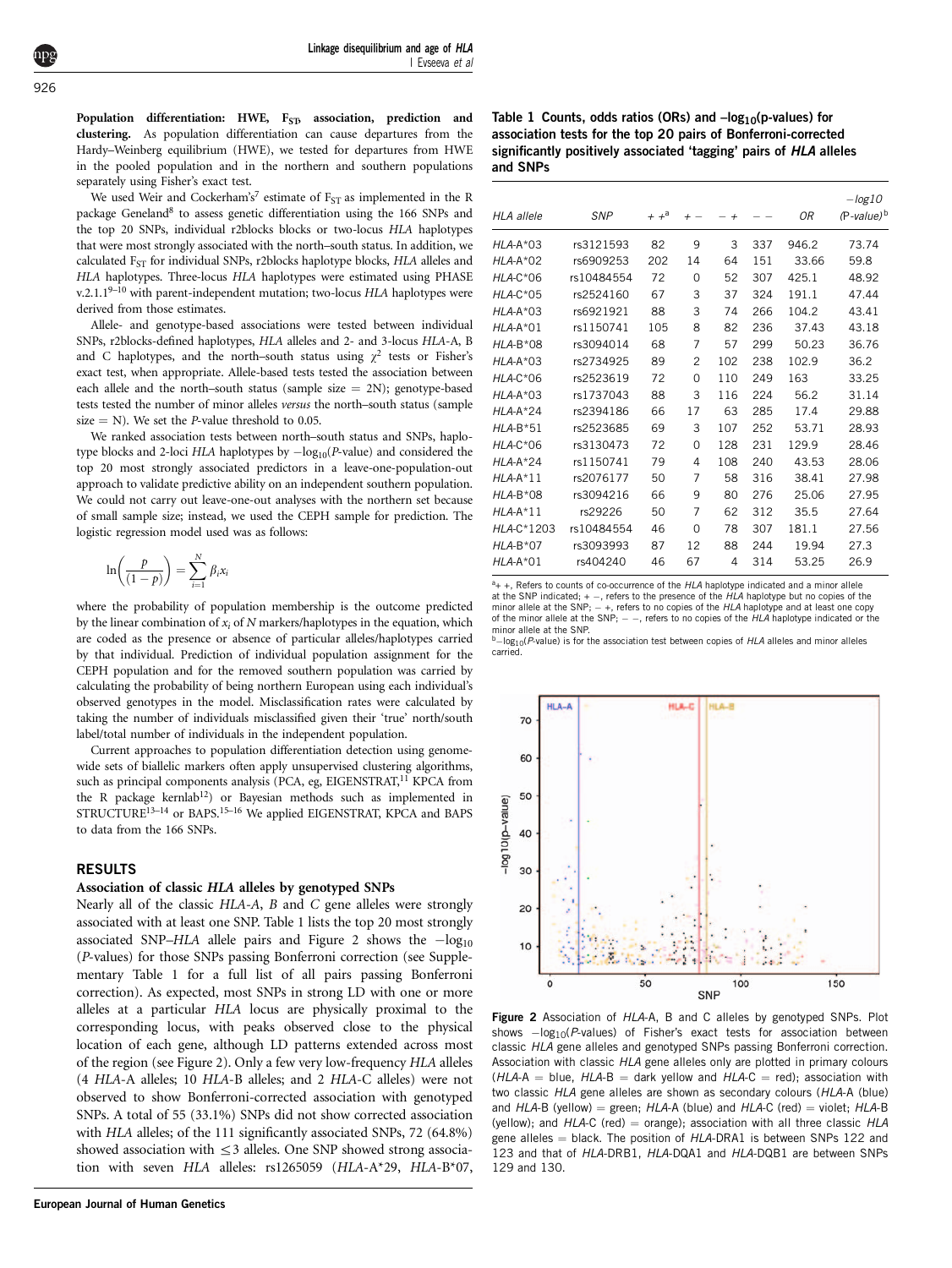Linkage disequilibrium and age of HLA I Evseeva et al

927

HLA-C\*0702, \*06, \*16, \*0302 and \*0303). The HLA-A\*29/C\*16 haplotype has a frequency of 2.8% in Northern Ireland and the HLA-B\*07/C\*0702 haplotype is frequent in the same population (17.0%) (frequencies from allelefrequencies.net), indicating that this SNP may be tagging common haplotypes. Note that the position of HLA-DRA1 is between SNPs 122 and 123 and that of HLA-DRB1, HLA-DQA1 and HLA-DQB1 are between SNPs 129 and 130, possibly explaining the strong association observed on the far right hand side of [Figure 2](#page-2-0).

Histograms of counts of the number of minor alleles carried at SNPs passing Bonferroni's correction in HLA allele carriers and noncarriers clearly showed a bimodal distribution (Figure 3; also see Supplementary Figures S1-S10). Using the top five most strongly associated SNPs and the HLA haplotypes observed with  $>1\%$ frequency in either northern or southern European populations (Supplementary Table 2), we observed high sensitivity and specificity in predicting whether an individual carried a particular classic HLA allele in both the test set and in the independent CEPH set for most HLA alleles tested (Table 2). In particular, the overall misclassification rate for  $HLA-A*29$  in the independent CEPH set was  $< 0.01$ , with sensitivity near 1.0 (0.997) and 94.3% specificity. In addition, HLA- $A*01$  showed  $<5\%$  misclassification rate in the CEPH population



Figure 3 Histograms of the number of minor allele carriers at associated SNPs by HLA allele carrier status. (a) HLA-A\*01 (18 SNPs), (b) HLA-A\*03 (12 SNPs), (c) HLA-B\*08 (27 SNPs); y-axis = frequency, x-axis = number of SNPs in which individuals carry at least one minor allele. Blue = HLA allele noncarrier; red  $= HLA$  allele carrier.

|  | Table 2 Sensitivity, specificity and misclassification rates for five SNP logistic regression models predicting HLA allele carrier status |  |  |  |
|--|-------------------------------------------------------------------------------------------------------------------------------------------|--|--|--|
|  |                                                                                                                                           |  |  |  |

| <b>HLA</b> allele | Mean test set<br>sensitivity (95% CI) | Mean test set<br>specificity (95% CI) | Number of<br>CEPH carriers (%) | Mean CEPH<br>sensitivity (95% CI) | Mean CEPH<br>specificity (95% CI) | Mean CEPH<br>misclassification (95% CI) |
|-------------------|---------------------------------------|---------------------------------------|--------------------------------|-----------------------------------|-----------------------------------|-----------------------------------------|
| $HLA-A*01$        | 0.953(0.901, 1.00)                    | 0.869(0.745, 0.989)                   | 23 (35.4)                      | 0.935 (0.925, 0.944)              | 0.999(0.996, 1.00)                | 0.0453(0.0385, 0.0521)                  |
| $HLA-A*02$        | 0.878 (0.770, 0.987)                  | $0.762$ (0.695, 0.829)                | 40(61.5)                       | 0.937(0.765, 1.00)                | 0.823 (0.776, 0.882)              | 0.147(0.124, 0.170)                     |
| $HLA-A*03$        | 0.974(0.953, 0.996)                   | 0.949(0.867, 1.00)                    | 18 (27.7)                      | 0.936 (0.875, 0.997)              | 0.982(0.924, 1.00)                | 0.0540(0.00501, 0.103)                  |
| $HLA-A*29$        | 0.977(0.945, 1.00)                    | 0.826(0.677, 0.976)                   | 3(4.6)                         | 0.997(0.978, 1.00)                | 0.943(0.678, 1.00)                | 0.00748 (0.000201, 0.0351)              |
| $HLA-B*07$        | $0.907$ (0.863, 0.952)                | 0.793(0.656, 0.930)                   | 19 (29.2)                      | 0.863(0.923, 0.903)               | 0.834(0.730, 0.937)               | 0.147(0.124, 0.168)                     |
| $HLA-B*08$        | 0.952(0.921, 0.983)                   | 0.859(0.702, 1.00)                    | 17 (26.2)                      | $0.882$ (0.850, 0.913)            | 0.914(0.785, 1.00)                | 0.114(0.0862, 0.142)                    |
| $HLA-B*44^a$      | 0.818(0.726, 0.910)                   | 0.686(0.508, 0.863)                   | 23 (35.4)                      | $0.722$ (0.590, 0.853)            | 0.938(0.758, 1.00)                | 0.265(0.135, 0.394)                     |
| $HLA-B*57$        | 0.954(0.926, 0.982)                   | 0.708(0.496, 0.920)                   | 0(0)                           |                                   |                                   |                                         |
| HLA-C*0701        | 0.828(0.784, 0.873)                   | 0.818(0.690, 0.946)                   | 22 (33.8)                      | 0.828(0.812, 0.843)               | 0.765(0.687, 0.844)               | 0.191(0.161, 0.220)                     |
| HLA-C*0702        | 0.889(0.840, 0.938)                   | 0.753(0.608, 0.898)                   | 3(4.6)                         | 0.972 (0.949, 0.995)              | 0.106(0.0347, 0.177)              | 0.225(0.178, 0.272)                     |
| $HLA-C*05$        | 0.964(0.928, 1.00)                    | 0.773(0.638, 0.908)                   | 4(6.2)                         | 0.924(0.922, 0.927)               | 0.0(0.0, 0.0)                     | 0.247(0.221, 0.273)                     |
| $HLA-C*06$        | 0.997(0.992, 1.00)                    | 0.946(0.829, 1.00)                    | 0(0)                           |                                   |                                   |                                         |
| $HLA-C*16$        | 0.977(0.955, 0.999)                   | 0.870(0.375, 1.00)                    | 3(4.6)                         | 0.972(0.960, 0.985)               | 0.828(0.275, 1.00)                | 0.0405 (0.00680, 0.0742)                |

Abbreviation: CI, confidence interval.

aThis model contains four SNPs.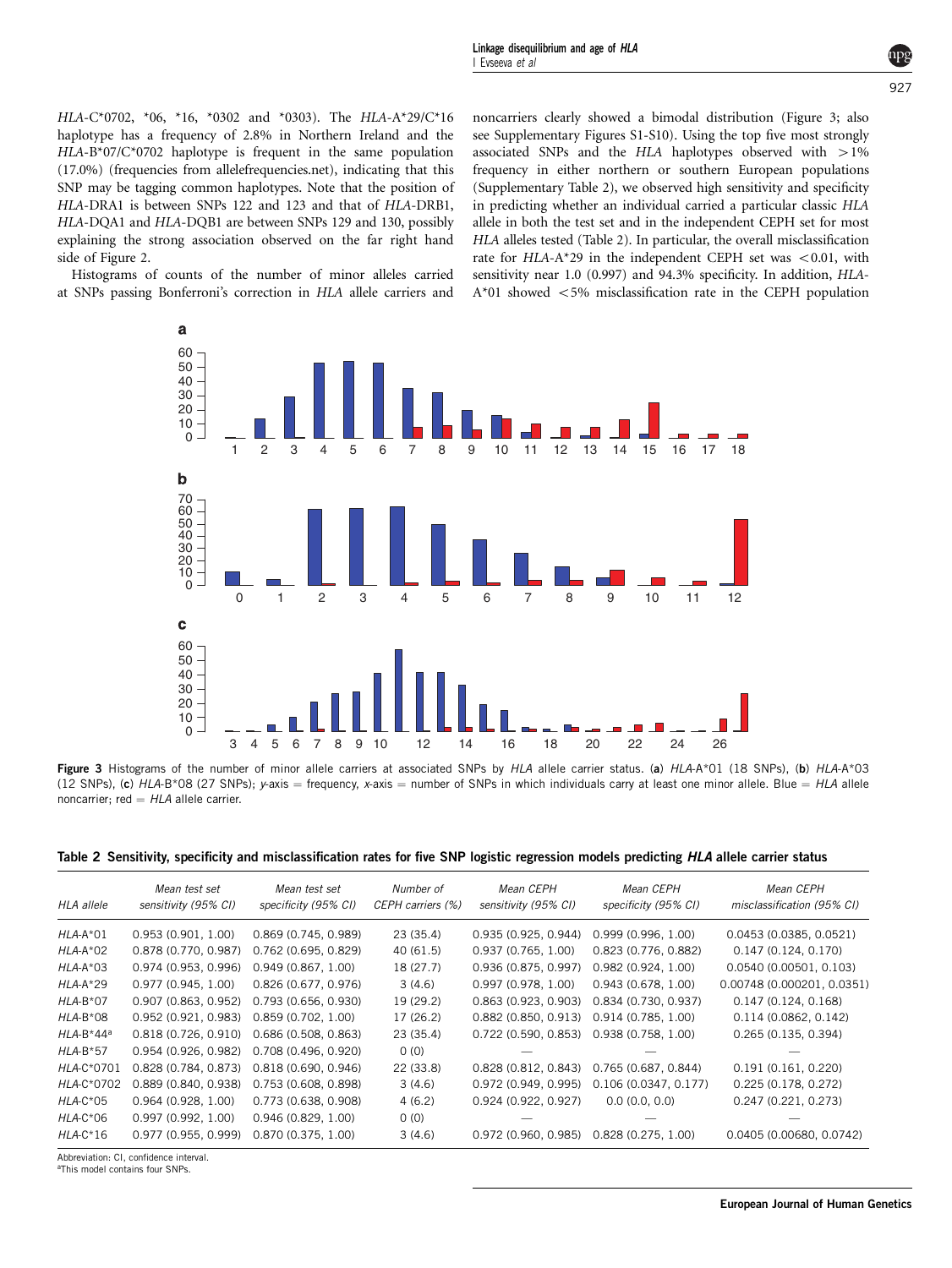Linkage disequilibrium and age of HLA I Evseeva et al

928

(4.5%) and had 93.5% sensitivity and 99.9% specificity, indicating that genotyping even a small number of SNPs can provide information about the HLA allele carrier status, although not as complete information as direct HLA typing.

#### Comparison of haplotype blocking algorithms

Using an  $r^2$  threshold of 0.70 and a window size (M) of 3, r2blocks creates 12 blocks across the HLA region in the pooled sample of European populations. Reducing the  $r^2$  threshold to 0.50 leads to an additional 7 blocks and 14 additional SNPs being assigned to blocks (Figure 4; Supplementary Table 3). The Gabriel block method using default parameters (lower bound D' confidence interval  $\geq$  0.7 and upper bound confidence interval  $\geq$  0.98) defines 18 blocks. The two

additional blocking methods (the four gamete rule (FGR) and solid spine of LD with default D' threshold of 0.7) both create twice as many blocks over the region compared with r2blocks and the Gabriel method, and assign nearly half of the HLA genomic region to haplotype blocks. In northern European populations, r2blocks using an  $r^2$  threshold of 0.50 creates 20 blocks over the HLA region and 19 blocks in southern European populations; block regions were generally consistent across the two sets of European populations. Using r2blocks with an  $r^2$  threshold of 0.50 leads to a similar number of blocks and SNPs assigned to blocks as the Gabriel method, although the block boundaries are often different. Not surprisingly, the use of r2blocks with a higher  $r^2$  (0.70) threshold leads to a more similar percentage of genome covered as the Gabriel method than the lower



Figure 4 HLA region haplotype blocks in European populations defined by r2blocks and the Gabriel, four-gamete rule and solid spine of LD methods. Plots show the LD heatmap of pairwise r<sup>2</sup> values for SNPs. Top bar represents physical spacing of SNPs. Triangles show the location of haplotype blocks defined by each method. Methods are indicated on the left hand side of each plot. (a) Pooled European populations; red triangles show blocks added by reducing the  $r^2$  threshold from 0.7 to 0.5 using r2blocks. (b) Blocks obtained using r2blocks with an  $r^2$  threshold of 0.70 in northern European populations (top) and southern European populations (bottom); (c) blocks obtained using r2blocks with an  $r^2$  threshold of 0.50 in northern European populations (top) and southern European populations (bottom). (d) Blocks obtained using the Gabriel method in northern European populations (top) and southern European populations (bottom).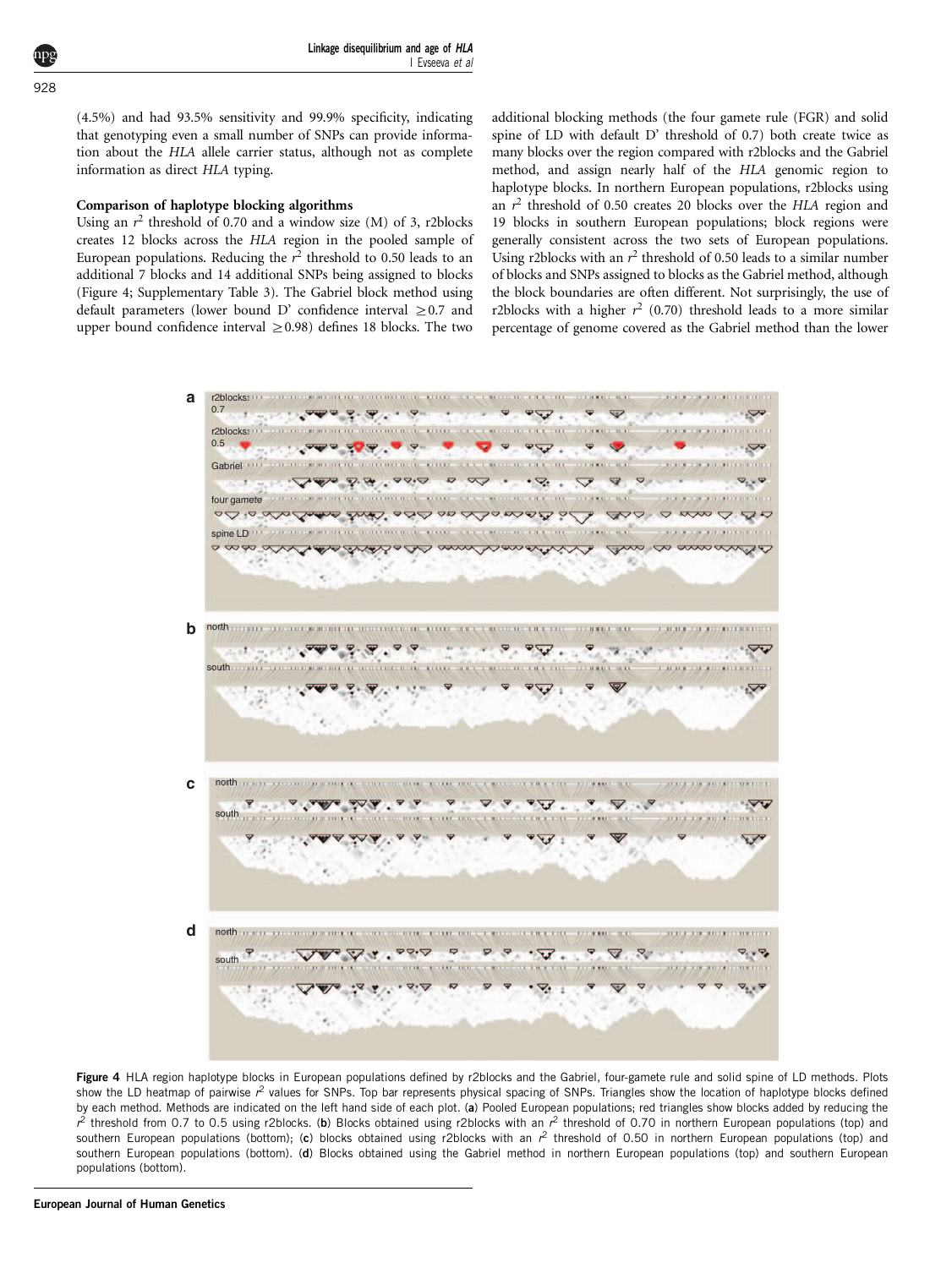$r^2$  threshold. r2blocks with both  $r^2$  thresholds and the Gabriel method show that LD is slightly lower in southern versus northern European populations, but with similar average block size, number of SNPs assigned to blocks and percentage of the genome assigned to blocks in northern Europeans. Of the 20 blocks assigned using r2blocks with an  $r^2$  threshold of 0.50, more than half (11; 55%) are in genic regions.

# HWE,  $F_{ST}$  association tests and clustering of markers/haplotypes, and northern–southern European status

Excess deviations from HWE versus expected numbers of deviations can be induced by population structure. Of the 166 SNPs tested, 15 (9.0%) were out of HWE at the  $\alpha$ =0.05 level, almost double the number expected by chance alone (8.3) (Supplementary Table 4 shows HWE, association test results and  $F_{ST}$  for all markers). In separate analyses of northern/southern populations, the number of SNPs out of HWE was much nearer the expected value (8 and 10, respectively), suggesting that the excess when using the combined populations is probably because of population structure.

Overall, F<sub>ST</sub> values using the 20 SNPs, haplotypes and classic HLA gene alleles most strongly associated with north–south status were modest, as expected within European populations (Supplementary Table 5; see Supplementary Table 3 for the full list of markers). The largest  $F_{ST}$  value (0.056) was observed between northern and southern populations using this panel of 20 alleles/markers/haplotypes, which were selected to highlight north–south differences; similarly, the second largest  $F_{ST}$  value (0.050) was observed between southern populations and the CEPH sample. The smallest  $F_{ST}$  value (0.0024) was found between northern populations and the CEPH sample. Single SNP  $F_{ST}$  values were strongly negatively correlated with both allelic  $(r=-0.41, -\log_{10}(P\text{-value})=7.42)$  and genotypic  $(r=-0.42,$  $-\log_{10}(P\text{-value})$  =7.81) association test P-values for north–south status, indicating that the allelic/genotypic tests are similar measures to  $F_{ST}$  (Supplementary Table 4). We note that single SNP  $F_{ST}$  estimates are approximately distributed as  $\chi^2{}_1$  and thus have large variances. The largest single SNP  $F_{ST}$  for differentiation between northern and southern European populations was for rs411136 in SYNGAP1  $(F<sub>ST</sub>=0.29)$ ; interestingly, this same SNP showed the largest pairwise  $F<sub>ST</sub>$  between any two populations, namely, for southern Europeans versus CEPH ( $F_{ST}$ =0.51). However, the same comparison between northern Europeans and CEPH produced an F<sub>ST</sub> value of 0.015, suggesting that rs411136 may be an important AIM within European populations.

Of the 166 SNPs, 74 (44.6%) were significantly associated with north–south status using the uncorrected allelic or genotypic test, and, after Bonferroni correction for the 332 allelic and genotypic tests, 25 (15.1%) still showed significant associations [\(Table 3;](#page-6-0) see also Supplementary Table 4). The strongest association was observed with rs411136 in SYNGAP1, with an allelic test  $-\log_{10}(P\text{-value})$  of 32.42. As expected, the largest 3-locus haplotype frequency difference between northern and southern European populations was for haplotype HLA-A\*01-HLA-B\*08-HLA-C\*0701 with frequencies of 0.097 versus 0.034, respectively  $(-\log_{10}(P\text{-value})=4.16;$  Supplementary Table  $2$ ).<sup>17</sup>

Association tests between the 20 haplotype blocks defined using r2blocks with an  $r^2$  threshold of 0.50 and the north–south status showed that, in nearly all cases, the haplotype block was more strongly associated than the individual SNPs comprising the block. Of the 20 haplotype blocks, 15 were associated with a north–south status. Six of the significantly associated blocks did not contain any individual SNPs that were significantly associated with north–south status. Of the 9 blocks containing at least 1 significantly associated SNP, 6 showed

stronger association with the haplotype block containing that SNP than with all individual SNPs (Supplementary Table 4; Supplementary Figure 11). In fact, of the 20 most strongly associated HLA allele haplotypes, SNPs or block-based haplotypes, four were haplotypes created using our new methodology [\(Table 3](#page-6-0)).

KPCA and EIGENSTRAT analyses of single SNPs did not reveal tight clustering by north–south designation (Supplementary Figure 12). Clustering of individuals using BAPS on single SNPs resulted in a best-fitting solution of 11 clusters; an inspection of the proportion of individuals from northern and southern European populations in each cluster revealed a mixture of both; none of the clusters were comprised of purely northern or southern European samples (data not shown). However, BAPS clustering of the six population samples, instead of individuals, led to a best-fitting solution of two clusters exactly matching our northern and southern designations, confirming our a priori clustering of individuals.

# Population membership prediction using HLA alleles, SNPs and blocks

We used logistic regression to test the predictive ability of the 20 most significantly associated HLA SNPs by using leave-one-population-out validation to predict north–south population membership on the independent population and on the CEPH population. To avoid multicollinearity induced by LD, we removed predictors that were strongly correlated with other predictors, retaining the predictor that was more strongly associated with north–south status, to reduce the model containing 20 variables to a model containing 7 predictors: rs411136, rs1265160, rs3096702, rs2256328, rs2855453, block 8 and HLA-B\*08/C\*0701. Even using such a limited number of predictors provided a perfect prediction for the Piedmont population and a low prediction error for the Sicily population (8.5%), although the error rates for the Bergamo (13.0%) and Catalan (18.0%) populations were higher [\(Table 4](#page-7-0)). The CEPH population prediction error rate was steady across all models at  $\sim$  22%; however, given that the genetic background of this population is not clearly defined, this may indicate some evidence for southern European admixture.

# **DISCUSSION**

Owing to the time-consuming and expensive process needed to carry out full classic HLA allele typing, we developed a simple strategy to identify inexpensively and easily genotyped SNP combinations that could predict classic HLA gene allele carrier status in a leave-onepopulation-out cross-validation using logistic regression models. We have also described a new haplotype blocking method and software based on  $r^2$ , which is probably more appropriate than a D'-based method in regions of strong linkage disequilibrium. In addition, we have shown that haplotype blocks created using the new haplotype blocking method, classic HLA gene alleles and neutral HLA region SNPs were useful for the differentiation of northern versus southern European populations, in agreement with previous work, $18$  and suggested particular SNPs that may be useful as AIMs.

An examination of the 15 associations in Supplementary Table 1 that show the opposite classic HLA allele-SNP pattern to that observed in the other 304 associations, namely the frequency of individuals carrying the HLA allele but not carrying the minor allele at the SNP is greater than the frequency of individuals not carrying the HLA allele but carrying the minor allele at the SNP, shows that the four SNPs associated with  $>1$  HLA allele are associated with known HLA haplotypes of high frequency in Europeans. rs404240 shows this pattern with HLA-A\*01, HLA-B\*08 and HLA-C\*0701, which is the most frequent 3-locus haplotype in northern Europeans (0.034 in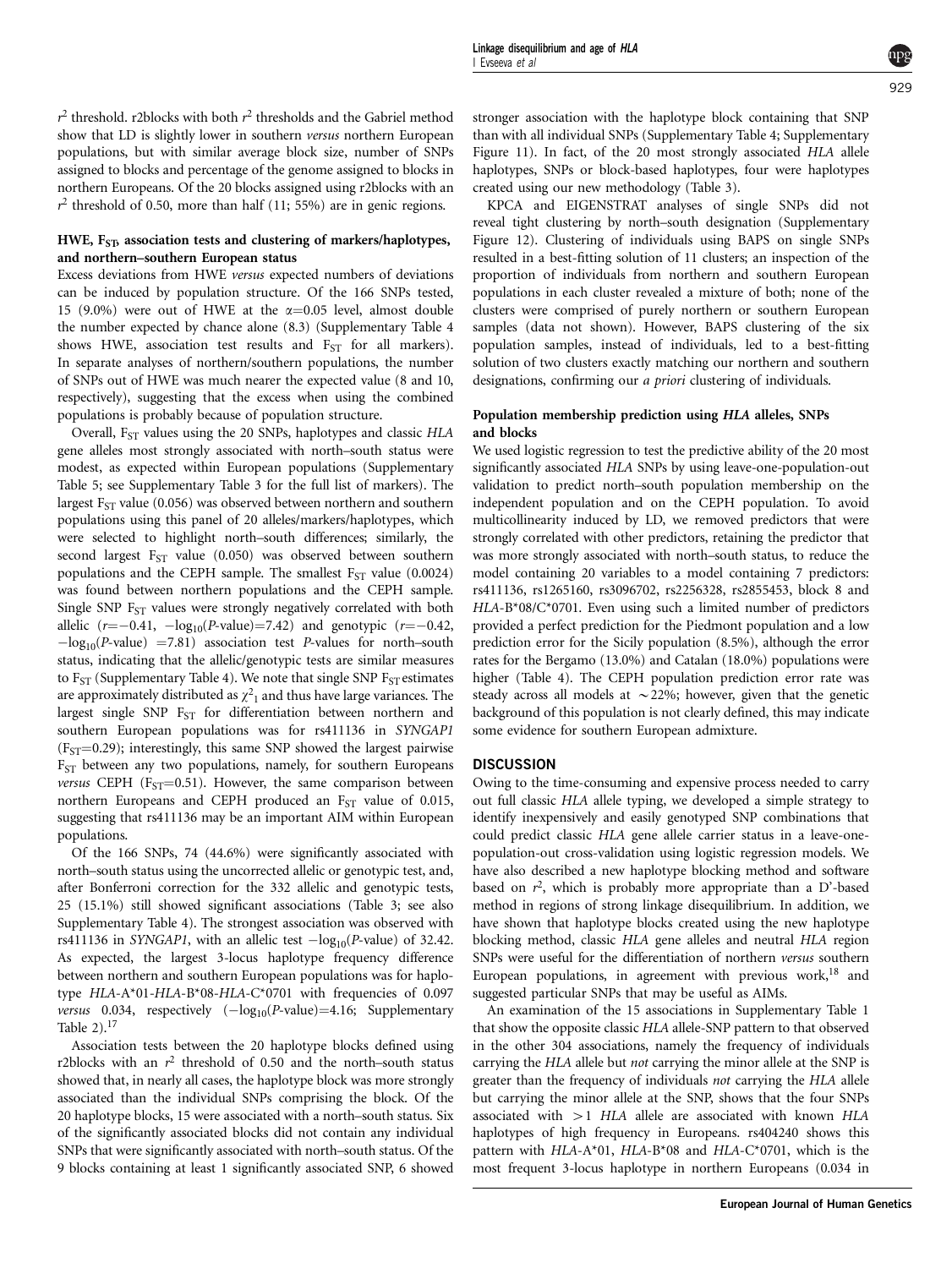<span id="page-6-0"></span>

| South HWE<br>P-value<br>$-10g_{10}$<br>0.090<br>6.64<br>0.00<br>0.00<br>0.10<br>0.19<br>0.09<br>0.19<br>0.65<br>0.70<br>0.00<br>0.24<br>0.03<br>0.33<br>0.88<br>0.10<br>0.03<br>0.02<br>0.073<br>0.049<br>0.034<br>0.023<br>0.053<br>0.060<br>South<br>MAF<br>0.22<br>0.38<br>0.44<br>0.22<br>0.60<br>0.34<br>0.85<br>0.22<br>0.46<br>0.31<br>0.17<br>0.37<br>0.11<br>North HWE<br>P-value<br>$-10g_{10}$<br>0.36<br>0.16<br>0.35<br>0.39<br>0.00<br>0.20<br>0.59<br>0.00<br>0.35<br>1.44<br>0.93<br>0.07<br>0.00<br>0.00<br>0.00<br>0.00<br>0.37<br>0.71<br>$\overline{\phantom{a}}$<br>$\overline{\phantom{a}}$<br>North<br>MAF<br>0.15<br>0.39<br>0.16<br>0.33<br>0.12<br>0.42<br>0.40<br>0.72<br>0.14<br>0.23<br>0.22<br>0.13<br>0.14<br>0.42<br>0.37<br>0.21<br>0.51<br>0.31<br>0.21<br>0.31<br>North-south<br>$-0.0021$<br>0.078<br>0.070<br>0.045<br>0.099<br>0.066<br>0.030<br>0.050<br>0.042<br>0.048<br>0.042<br>0.039<br>0.037<br>0.050<br>0.017<br>0.024<br>0.087<br>0.047<br>0.031<br>$F_{ST}$<br>0.29<br>$-log_{10}$ P-value ( $r^2 \ge 0.5$ )<br>North-south single<br>block association<br>4.47 (4.82)<br>5.65 (4.83)<br>5.4(4.15)<br>4.31 (4.64)<br>6.36 (3.96)<br>5.32 (5.32)<br>North-south single<br>SNP association<br>$-log_{10}P-value1$<br>32.42 (28.57)<br>11.15 (11.55)<br>9.20 (8.29)<br>8.87 (9.10)<br>8.46 (8.11)<br>7.48 (6.66)<br>5.14 (4.74)<br>7.07 (5.91)<br>5.49 (4.87)<br>5.44 (4.51)<br>5.29 (5.07)<br>2.34 (4.74)<br>4.69 (4.11)<br>5.13 (4.01)<br>$\overline{\phantom{a}}$<br>I<br>$HWE - log10$<br>Combined<br>P-value<br>0.66<br>0.33<br>0.06<br>0.15<br>0.16<br>4.39<br>4.00<br>0.08<br>0.00<br>0.57<br>0.23<br>0.10<br>0.23<br>1.58<br>0.23<br>0.13<br>0.97<br>0.51<br>Combined<br>0.070<br>0.087<br>MAF<br>0.15<br>0.29<br>0.28<br>0.32<br>0.24<br>0.13<br>0.49<br>0.40<br>0.42<br>0.16<br>0.19<br>0.40<br>0.32<br>0.23<br>0.31<br>0.31<br>Ala3Ala, 3' region<br>1-1 haplotype<br>2-1 haplotype<br>$1-1$ haplotype<br>$2-1$ haplotype<br>Ser556Ser<br>Phe3Phe<br>Function<br>5' region<br>$3'$ UTR<br>Intron<br>Intron<br>Intron<br>Intron<br>Intron<br>AGER, PBX2<br>Gene symbol<br>COL11A2<br>SYNGAP <sub>1</sub><br>HLA-B/C<br>HLA-B/C<br>NOTCH4<br>NOTCH4<br>C6orf15<br>POU5F1<br>EHMT <sub>2</sub><br>STK19<br>MICA<br>IER3<br>31159367-31186474<br>33438959-33454164<br>30832409-30847883<br>32331236-32345991<br>33242370<br>33438959<br>32300309<br>31489616<br>31972283<br>32055439<br>32212979<br>30819336<br>33516520<br>31246350<br>32294850<br>32259972<br>33191099<br>31159367<br>Location<br>HLA-B*07/ C*0702<br>HLA-B*08/ C*0701<br>rs4713505<br>rs2855453<br>rs1800684<br>rs1810472<br>rs1265160<br>rs2256328<br>rs2535318<br>rs3096702<br>rs2256594<br>rs411136<br>rs389883<br>rs659445<br>Haplotype<br>rs211452<br>Haplotype<br>Block 10<br>Block <sub>20</sub><br>Block 17<br>Block <sub>8</sub><br>rs8512<br>Marker | with north-south status | Table 3 Association tests for Hardy-Weinberg equilibrium (HW |  |  | E), minor allele frequencies and F <sub>ST</sub> for 20 most strongly associated HLA alleles, blocks and haplotypes |  |  |  |
|--------------------------------------------------------------------------------------------------------------------------------------------------------------------------------------------------------------------------------------------------------------------------------------------------------------------------------------------------------------------------------------------------------------------------------------------------------------------------------------------------------------------------------------------------------------------------------------------------------------------------------------------------------------------------------------------------------------------------------------------------------------------------------------------------------------------------------------------------------------------------------------------------------------------------------------------------------------------------------------------------------------------------------------------------------------------------------------------------------------------------------------------------------------------------------------------------------------------------------------------------------------------------------------------------------------------------------------------------------------------------------------------------------------------------------------------------------------------------------------------------------------------------------------------------------------------------------------------------------------------------------------------------------------------------------------------------------------------------------------------------------------------------------------------------------------------------------------------------------------------------------------------------------------------------------------------------------------------------------------------------------------------------------------------------------------------------------------------------------------------------------------------------------------------------------------------------------------------------------------------------------------------------------------------------------------------------------------------------------------------------------------------------------------------------------------------------------------------------------------------------------------------------------------------------------------------------------------------------------------------------------------------------------------------------------------------------------------------------------------------------------------------------------------------------------------------------------------------------------------------------------------|-------------------------|--------------------------------------------------------------|--|--|---------------------------------------------------------------------------------------------------------------------|--|--|--|
|                                                                                                                                                                                                                                                                                                                                                                                                                                                                                                                                                                                                                                                                                                                                                                                                                                                                                                                                                                                                                                                                                                                                                                                                                                                                                                                                                                                                                                                                                                                                                                                                                                                                                                                                                                                                                                                                                                                                                                                                                                                                                                                                                                                                                                                                                                                                                                                                                                                                                                                                                                                                                                                                                                                                                                                                                                                                                      |                         |                                                              |  |  |                                                                                                                     |  |  |  |
|                                                                                                                                                                                                                                                                                                                                                                                                                                                                                                                                                                                                                                                                                                                                                                                                                                                                                                                                                                                                                                                                                                                                                                                                                                                                                                                                                                                                                                                                                                                                                                                                                                                                                                                                                                                                                                                                                                                                                                                                                                                                                                                                                                                                                                                                                                                                                                                                                                                                                                                                                                                                                                                                                                                                                                                                                                                                                      |                         |                                                              |  |  |                                                                                                                     |  |  |  |
|                                                                                                                                                                                                                                                                                                                                                                                                                                                                                                                                                                                                                                                                                                                                                                                                                                                                                                                                                                                                                                                                                                                                                                                                                                                                                                                                                                                                                                                                                                                                                                                                                                                                                                                                                                                                                                                                                                                                                                                                                                                                                                                                                                                                                                                                                                                                                                                                                                                                                                                                                                                                                                                                                                                                                                                                                                                                                      |                         |                                                              |  |  |                                                                                                                     |  |  |  |
|                                                                                                                                                                                                                                                                                                                                                                                                                                                                                                                                                                                                                                                                                                                                                                                                                                                                                                                                                                                                                                                                                                                                                                                                                                                                                                                                                                                                                                                                                                                                                                                                                                                                                                                                                                                                                                                                                                                                                                                                                                                                                                                                                                                                                                                                                                                                                                                                                                                                                                                                                                                                                                                                                                                                                                                                                                                                                      |                         |                                                              |  |  |                                                                                                                     |  |  |  |
|                                                                                                                                                                                                                                                                                                                                                                                                                                                                                                                                                                                                                                                                                                                                                                                                                                                                                                                                                                                                                                                                                                                                                                                                                                                                                                                                                                                                                                                                                                                                                                                                                                                                                                                                                                                                                                                                                                                                                                                                                                                                                                                                                                                                                                                                                                                                                                                                                                                                                                                                                                                                                                                                                                                                                                                                                                                                                      |                         |                                                              |  |  |                                                                                                                     |  |  |  |
|                                                                                                                                                                                                                                                                                                                                                                                                                                                                                                                                                                                                                                                                                                                                                                                                                                                                                                                                                                                                                                                                                                                                                                                                                                                                                                                                                                                                                                                                                                                                                                                                                                                                                                                                                                                                                                                                                                                                                                                                                                                                                                                                                                                                                                                                                                                                                                                                                                                                                                                                                                                                                                                                                                                                                                                                                                                                                      |                         |                                                              |  |  |                                                                                                                     |  |  |  |
|                                                                                                                                                                                                                                                                                                                                                                                                                                                                                                                                                                                                                                                                                                                                                                                                                                                                                                                                                                                                                                                                                                                                                                                                                                                                                                                                                                                                                                                                                                                                                                                                                                                                                                                                                                                                                                                                                                                                                                                                                                                                                                                                                                                                                                                                                                                                                                                                                                                                                                                                                                                                                                                                                                                                                                                                                                                                                      |                         |                                                              |  |  |                                                                                                                     |  |  |  |
|                                                                                                                                                                                                                                                                                                                                                                                                                                                                                                                                                                                                                                                                                                                                                                                                                                                                                                                                                                                                                                                                                                                                                                                                                                                                                                                                                                                                                                                                                                                                                                                                                                                                                                                                                                                                                                                                                                                                                                                                                                                                                                                                                                                                                                                                                                                                                                                                                                                                                                                                                                                                                                                                                                                                                                                                                                                                                      |                         |                                                              |  |  |                                                                                                                     |  |  |  |
|                                                                                                                                                                                                                                                                                                                                                                                                                                                                                                                                                                                                                                                                                                                                                                                                                                                                                                                                                                                                                                                                                                                                                                                                                                                                                                                                                                                                                                                                                                                                                                                                                                                                                                                                                                                                                                                                                                                                                                                                                                                                                                                                                                                                                                                                                                                                                                                                                                                                                                                                                                                                                                                                                                                                                                                                                                                                                      |                         |                                                              |  |  |                                                                                                                     |  |  |  |
|                                                                                                                                                                                                                                                                                                                                                                                                                                                                                                                                                                                                                                                                                                                                                                                                                                                                                                                                                                                                                                                                                                                                                                                                                                                                                                                                                                                                                                                                                                                                                                                                                                                                                                                                                                                                                                                                                                                                                                                                                                                                                                                                                                                                                                                                                                                                                                                                                                                                                                                                                                                                                                                                                                                                                                                                                                                                                      |                         |                                                              |  |  |                                                                                                                     |  |  |  |
|                                                                                                                                                                                                                                                                                                                                                                                                                                                                                                                                                                                                                                                                                                                                                                                                                                                                                                                                                                                                                                                                                                                                                                                                                                                                                                                                                                                                                                                                                                                                                                                                                                                                                                                                                                                                                                                                                                                                                                                                                                                                                                                                                                                                                                                                                                                                                                                                                                                                                                                                                                                                                                                                                                                                                                                                                                                                                      |                         |                                                              |  |  |                                                                                                                     |  |  |  |
|                                                                                                                                                                                                                                                                                                                                                                                                                                                                                                                                                                                                                                                                                                                                                                                                                                                                                                                                                                                                                                                                                                                                                                                                                                                                                                                                                                                                                                                                                                                                                                                                                                                                                                                                                                                                                                                                                                                                                                                                                                                                                                                                                                                                                                                                                                                                                                                                                                                                                                                                                                                                                                                                                                                                                                                                                                                                                      |                         |                                                              |  |  |                                                                                                                     |  |  |  |
|                                                                                                                                                                                                                                                                                                                                                                                                                                                                                                                                                                                                                                                                                                                                                                                                                                                                                                                                                                                                                                                                                                                                                                                                                                                                                                                                                                                                                                                                                                                                                                                                                                                                                                                                                                                                                                                                                                                                                                                                                                                                                                                                                                                                                                                                                                                                                                                                                                                                                                                                                                                                                                                                                                                                                                                                                                                                                      |                         |                                                              |  |  |                                                                                                                     |  |  |  |
|                                                                                                                                                                                                                                                                                                                                                                                                                                                                                                                                                                                                                                                                                                                                                                                                                                                                                                                                                                                                                                                                                                                                                                                                                                                                                                                                                                                                                                                                                                                                                                                                                                                                                                                                                                                                                                                                                                                                                                                                                                                                                                                                                                                                                                                                                                                                                                                                                                                                                                                                                                                                                                                                                                                                                                                                                                                                                      |                         |                                                              |  |  |                                                                                                                     |  |  |  |
|                                                                                                                                                                                                                                                                                                                                                                                                                                                                                                                                                                                                                                                                                                                                                                                                                                                                                                                                                                                                                                                                                                                                                                                                                                                                                                                                                                                                                                                                                                                                                                                                                                                                                                                                                                                                                                                                                                                                                                                                                                                                                                                                                                                                                                                                                                                                                                                                                                                                                                                                                                                                                                                                                                                                                                                                                                                                                      |                         |                                                              |  |  |                                                                                                                     |  |  |  |
|                                                                                                                                                                                                                                                                                                                                                                                                                                                                                                                                                                                                                                                                                                                                                                                                                                                                                                                                                                                                                                                                                                                                                                                                                                                                                                                                                                                                                                                                                                                                                                                                                                                                                                                                                                                                                                                                                                                                                                                                                                                                                                                                                                                                                                                                                                                                                                                                                                                                                                                                                                                                                                                                                                                                                                                                                                                                                      |                         |                                                              |  |  |                                                                                                                     |  |  |  |
|                                                                                                                                                                                                                                                                                                                                                                                                                                                                                                                                                                                                                                                                                                                                                                                                                                                                                                                                                                                                                                                                                                                                                                                                                                                                                                                                                                                                                                                                                                                                                                                                                                                                                                                                                                                                                                                                                                                                                                                                                                                                                                                                                                                                                                                                                                                                                                                                                                                                                                                                                                                                                                                                                                                                                                                                                                                                                      |                         |                                                              |  |  |                                                                                                                     |  |  |  |
|                                                                                                                                                                                                                                                                                                                                                                                                                                                                                                                                                                                                                                                                                                                                                                                                                                                                                                                                                                                                                                                                                                                                                                                                                                                                                                                                                                                                                                                                                                                                                                                                                                                                                                                                                                                                                                                                                                                                                                                                                                                                                                                                                                                                                                                                                                                                                                                                                                                                                                                                                                                                                                                                                                                                                                                                                                                                                      |                         |                                                              |  |  |                                                                                                                     |  |  |  |
|                                                                                                                                                                                                                                                                                                                                                                                                                                                                                                                                                                                                                                                                                                                                                                                                                                                                                                                                                                                                                                                                                                                                                                                                                                                                                                                                                                                                                                                                                                                                                                                                                                                                                                                                                                                                                                                                                                                                                                                                                                                                                                                                                                                                                                                                                                                                                                                                                                                                                                                                                                                                                                                                                                                                                                                                                                                                                      |                         |                                                              |  |  |                                                                                                                     |  |  |  |
|                                                                                                                                                                                                                                                                                                                                                                                                                                                                                                                                                                                                                                                                                                                                                                                                                                                                                                                                                                                                                                                                                                                                                                                                                                                                                                                                                                                                                                                                                                                                                                                                                                                                                                                                                                                                                                                                                                                                                                                                                                                                                                                                                                                                                                                                                                                                                                                                                                                                                                                                                                                                                                                                                                                                                                                                                                                                                      |                         |                                                              |  |  |                                                                                                                     |  |  |  |
|                                                                                                                                                                                                                                                                                                                                                                                                                                                                                                                                                                                                                                                                                                                                                                                                                                                                                                                                                                                                                                                                                                                                                                                                                                                                                                                                                                                                                                                                                                                                                                                                                                                                                                                                                                                                                                                                                                                                                                                                                                                                                                                                                                                                                                                                                                                                                                                                                                                                                                                                                                                                                                                                                                                                                                                                                                                                                      |                         |                                                              |  |  |                                                                                                                     |  |  |  |
|                                                                                                                                                                                                                                                                                                                                                                                                                                                                                                                                                                                                                                                                                                                                                                                                                                                                                                                                                                                                                                                                                                                                                                                                                                                                                                                                                                                                                                                                                                                                                                                                                                                                                                                                                                                                                                                                                                                                                                                                                                                                                                                                                                                                                                                                                                                                                                                                                                                                                                                                                                                                                                                                                                                                                                                                                                                                                      |                         |                                                              |  |  |                                                                                                                     |  |  |  |
|                                                                                                                                                                                                                                                                                                                                                                                                                                                                                                                                                                                                                                                                                                                                                                                                                                                                                                                                                                                                                                                                                                                                                                                                                                                                                                                                                                                                                                                                                                                                                                                                                                                                                                                                                                                                                                                                                                                                                                                                                                                                                                                                                                                                                                                                                                                                                                                                                                                                                                                                                                                                                                                                                                                                                                                                                                                                                      |                         |                                                              |  |  |                                                                                                                     |  |  |  |
|                                                                                                                                                                                                                                                                                                                                                                                                                                                                                                                                                                                                                                                                                                                                                                                                                                                                                                                                                                                                                                                                                                                                                                                                                                                                                                                                                                                                                                                                                                                                                                                                                                                                                                                                                                                                                                                                                                                                                                                                                                                                                                                                                                                                                                                                                                                                                                                                                                                                                                                                                                                                                                                                                                                                                                                                                                                                                      |                         |                                                              |  |  |                                                                                                                     |  |  |  |
|                                                                                                                                                                                                                                                                                                                                                                                                                                                                                                                                                                                                                                                                                                                                                                                                                                                                                                                                                                                                                                                                                                                                                                                                                                                                                                                                                                                                                                                                                                                                                                                                                                                                                                                                                                                                                                                                                                                                                                                                                                                                                                                                                                                                                                                                                                                                                                                                                                                                                                                                                                                                                                                                                                                                                                                                                                                                                      |                         |                                                              |  |  |                                                                                                                     |  |  |  |



I Evseeva et al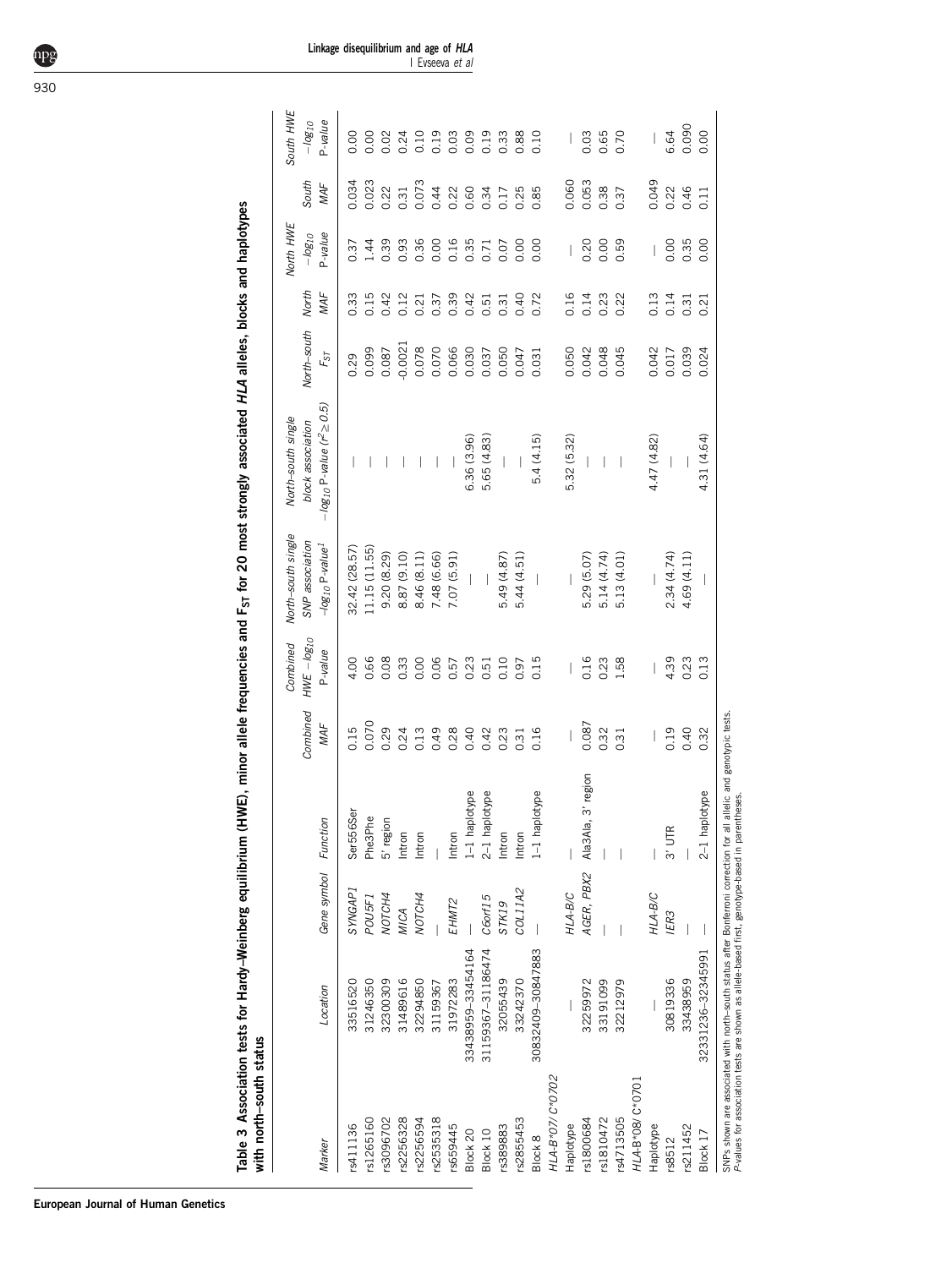<span id="page-7-0"></span>Table 4 North–south population membership prediction error for logistic regression models using the most associated SNPs, blocks and HLA-A/B and HLA-B/C haplotypes

| Population removed | Population predicted | Misclassification rate |
|--------------------|----------------------|------------------------|
| Catalan            | Catalan              | 0.18                   |
| Catalan            | <b>CEPH</b>          | 0.23                   |
| Bergamo            | Bergamo              | 0.13                   |
| Bergamo            | CEPH                 | 0.22                   |
| Piedmont           | Piedmont             | 0.00                   |
| Piedmont           | <b>CEPH</b>          | 0.22                   |
| Sicily             | Sicily               | 0.085                  |
| Sicily             | <b>CEPH</b>          | 0.22                   |

southern Europeans and 0.097 in northern Europeans); two additional SNPs, rs2001009 and rs2249099, also show this pattern with HLA-A\*01 and HLA-C\*0701. rs1800684 shows this pattern with HLA-B\*07 and HLA-C\*0702, a high-frequency haplotype in Europe (0.060 in southern Europeans and 0.16 in northern Europeans). rs404240 and rs1800684 are both synonymous, and rs404240 and rs2249099 are physically proximal to the HLA-A gene, whereas rs2001099 is physically proximal to HLA-DRA. The fact that the opposite pattern is much more frequently observed, namely that, for a given SNP, there are many individuals who do not carry the associated classical HLA allele but do carry the minor SNP allele, implies that most of these SNPs are older than the classical HLA alleles. We searched dbSNP build 36.3 ([http://www.ncbi.nlm.nih.gov/projects/](http://www.ncbi.nlm.nih.gov/projects/SNP/) [SNP/](http://www.ncbi.nlm.nih.gov/projects/SNP/)) for presumed ancestral (Pan troglodytes) alleles for these polymorphisms and found 26 out of 166 (15.7%) were in regions that could not be aligned with the chimpanzee sequence (indicated in Supplementary Table 4). Most of these SNPs were unassociated with the north–south status, although 3 of the 26 were strongly associated with the north–south status (rs2256328, rs2857205 and rs2747479). However, of these 26 SNPs, only 6 (23.1%) did not show Bonferronicorrected association with at least one classic HLA gene allele, a smaller percentage than in the full set of 166 SNPs (31.1%), suggesting the existence of human-specific SNPs that probably arose on a particular HLA allele haplotype background, and which might be more informative of the classic HLA gene allele carrier status. The fact that these data suggest that most SNPs are older than the classic HLA gene alleles, most of which are common to humans and chimpanzees, implies that they are not likely to be good markers for LD-based associations. It seems likely that this is a problem shared by a high proportion of SNPs in the commonly used SNP databases, as the SNPs used in this study were selected only by location. The age of SNPs could account for the emphasis on building haplotype blocks using very high LD thresholds. Only in those cases in which LD is very high and SNPs are very closely linked will such blocking give meaningful results for relatively old SNPs, given that the average rate of decay of LD between two SNPs is  $1-r$  per generation, where r is the recombination fraction between SNPs. For example, for a distance of 1000 bp, corresponding, on an average, to  $r=10^{-5}$ , the LD would decay by a factor of 0.0034 in 500 000 generations, and thus to negligible levels in the separation time between humans and chimpanzees. The SNPs may show associations with more recent variation, as with HLA alleles, but these associations will be incomplete.

We show that, even with highly AIMs, unsupervised clustering algorithms were unable to detect substructure with our limited number of SNPs. Clustering algorithms should be used with caution when genome-wide data are unavailable, even if the SNPs selected are informative of ancestry.

The bimodal distribution of minor allele carriers of sets of SNPs that are strongly associated with classic HLA gene alleles and the use of logistic regression to predict HLA allele carrier status are computationally efficient and simple methods that do not require particular 'tag SNPs'<sup>19</sup> or previous database-based information,<sup>[20](#page-8-0)</sup> and thus may be preferred when no previous data exist on a particular population. Even though our method and previously described methods show relatively high sensitivity and specificity for the prediction of a classic HLA gene allele carrier status, none of the proposed methods, including ours, is as accurate as HLA allele typing. Even with this caveat, our method may be helpful in preselecting a subset of individuals for full classic HLA gene allele typing in disease association studies, thus reducing genotyping time and costs.

Higher-order associations, such as associations between blocks of SNPs, may more accurately describe genetic diversity and historical recombination patterns of a particular region of the genome, and may be helpful for the assignment of classic HLA gene allele carrier status than previously reported approaches.<sup>17,19,20</sup> Future work will develop a new meta-blocking algorithm to carry out higher-level blocking using blocks created by r2blocks, to be used as input in unsupervised and/or supervised clustering algorithms for the detection of population stratification based on the example of the HLA region in closely related populations. This meta-blocking algorithm may also be useful in predicting classic HLA gene allele carrier status.

# CONFLICT OF INTEREST

The authors declare no conflict of interest.

# ACKNOWLEDGEMENTS

The project was funded by the European Union (Linkage Disequilibrium in European Populations, 2001–2005, CT-2001–00916), the Wellcome Trust (support for KKN) and by Cancer Research UK (support for CB and ST). DNA samples were provided by project partners: Prof Howard Cann (Fondation Jean Dausset-CEPH, Paris, France), Prof Laurent Excoffier (Computational and Molecular Population Genetics Lab, Zoological Institute, University of Bern, Switzerland), Prof Antti Sajantila (Department of Forensic Medicine, Laboratory of Forensic Biology, University of Helsinki, Finland), Prof Alberto Piazza (Dipartimento di Genetica, Biologia e Biochimica, Universita di Torino, Italy), Prof Silvana Santachiara (Department of Genetics and Microbiology, University of Pavia, Italy) and Prof Jaume Bertranpetit (Biologia Evolutiva, CEXs, Universitat Pompeu Fabra, Barcelona, Spain).

- 1 Miretti MM, Walsh EC, Ke X et al: A high-resolution linkage-disequilibrium map of the human major histocompatibility complex and first generation of tag single-nucleotide polymorphisms. Am J Hum Genet 2005; 76: 634–646.
- Shen R, Fan JB, Campbell D et al: High-throughput SNP genotyping on universal bead arrays. Mutat Res 2005; 573: 70–82.
- 3 Tonks S, Marsh S, Bunce M, Bodmer JG: Molecular typing for HLA class I using ARMS-PCR: further development following the 12th International Histocompatibility Workshop. Tissue Antigens 1999: 53: 175-183.
- 4 Bartlett S, Straub J, Tonks S, Wells RS, Bodmer JG, Bodmer WF: Alkaline-mediated differential interaction (AMDI): a simple automatable single-nucleotide polymorphism assay. Proc Natl Acad Sci USA 2001; 98: 2694–2697.
- 5 Barrett JC, Fry B, Maller J, Daly MJ: Haploview: analysis and visualization of LD and haplotype maps. Bioinformatics 2005; 21: 263-265.
- 6 Gabriel SB, Schaffner SF, Nguyen H et al: The structure of haplotype blocks in the human genome. Science 2002; 296: 2225–2229.
- 7 Weir BS, Cockerham CC: Estimating F-statistics for the analysis of population structure. Evolution 1984; 38: 1358–1370.
- 8 Guillot G, Mortier F, Estoup A: Geneland: a program for landscape genetics. Mol Ecol Notes 2005; 5: 1261–1280.
- 9 Stephens M, Smith N, Donnelly P: A new statistical method for haplotype reconstruction from population data. Am J Hum Genet 2001; 68: 978-989.
- 10 Stephens M, Donnelly P: A comparison of Bayesian methods for haplotype reconstruction from population genotype data. Am J Hum Genet 2003; 73: 1162-1169.